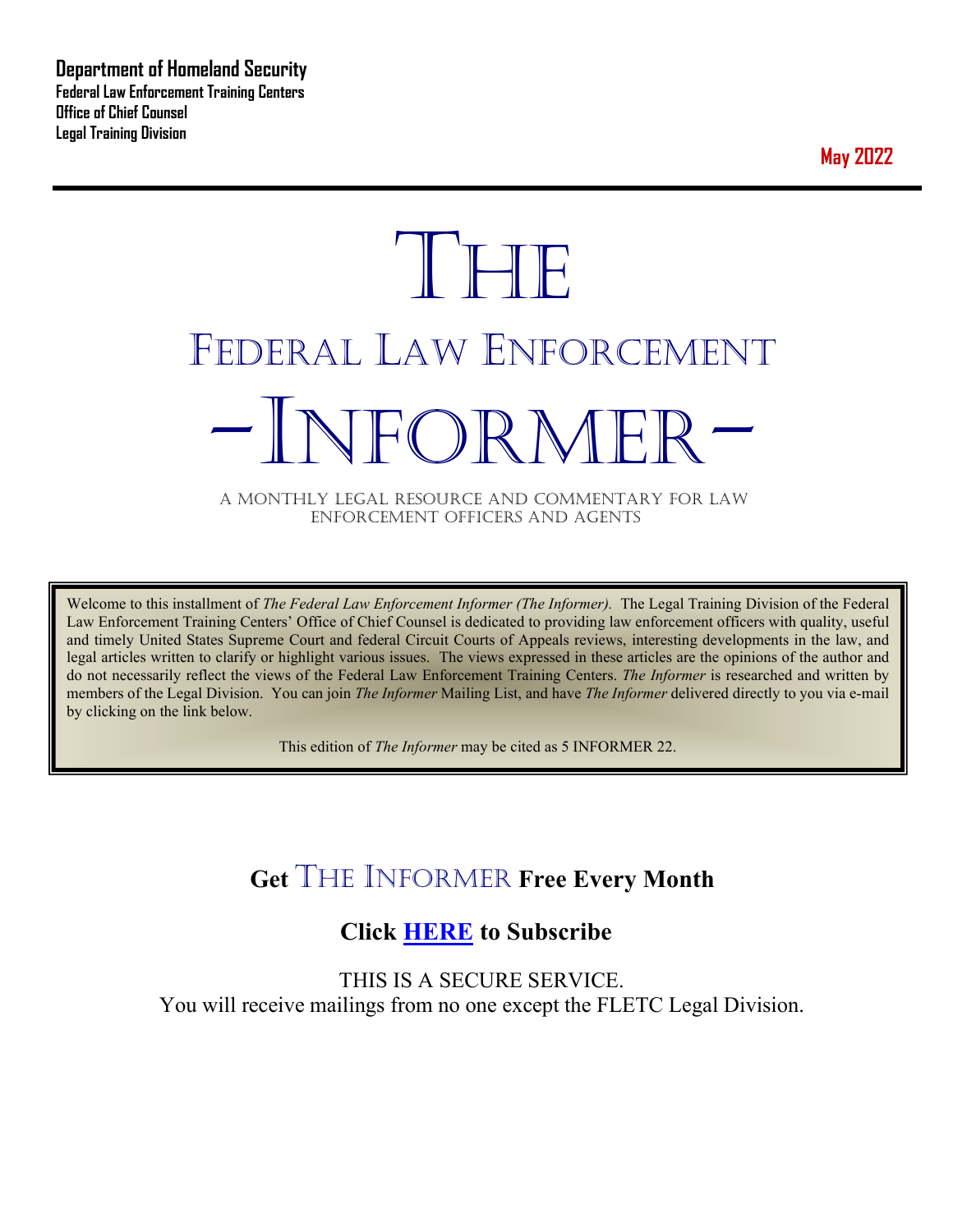## **The Informer – May 2022**

## **Case Summaries**

## **United States Supreme Court**

| <b>Circuit Courts of Appeals</b>                                                                                                                                                              |
|-----------------------------------------------------------------------------------------------------------------------------------------------------------------------------------------------|
| <b>Seventh Circuit</b>                                                                                                                                                                        |
| <b>United States v. Swinney:</b> Whether information provided by an anonymous caller provided                                                                                                 |
| <b>United States v. Ambriz-Villa:</b> Whether a state trooper violated the Fourth Amendment by<br>asking the defendant questions unrelated to the reason for the traffic stop and whether the |
| <b>Bayon v. Berkebile:</b> Whether police officers were entitled to qualified immunity in a<br>lawsuit alleging an excessive use of force for shooting the plaintiff at the conclusion of a   |
| <b>Eighth Circuit</b>                                                                                                                                                                         |
| <b>Williams v. City of Burlington:</b> Whether a police officer was entitled to qualified immunity                                                                                            |
| in a lawsuit alleging an excessive use of force for shooting and killing an                                                                                                                   |

| United States v. Sanchez: Whether the defendant validly consented to the seizure of his cell |
|----------------------------------------------------------------------------------------------|
|                                                                                              |

 $\bullet$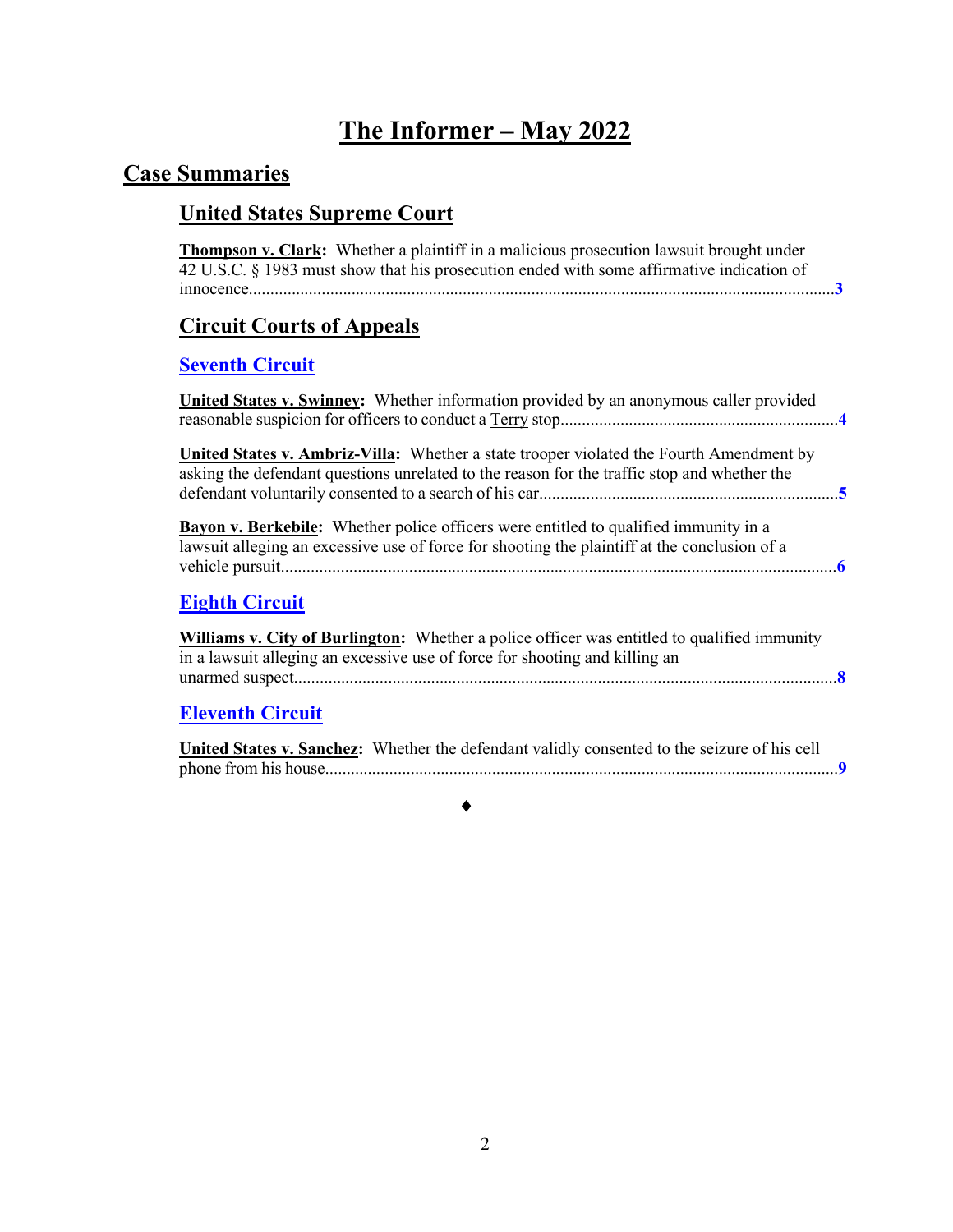# <span id="page-2-1"></span>CASE SUMMARIES

# United States Supreme Court

### <span id="page-2-0"></span>**Thompson v. Clark, 142 S. Ct. 1332 (2022)**

In January 2014, Larry Thompson was living with his fiancée and their newborn baby in an apartment in Brooklyn, New York. Thompson's sister-in-law, who apparently suffered from a mental illness, called 911 to report that Thompson was sexually abusing the baby. When Emergency Medical Technicians (EMTs) arrived, Thompson denied that anyone had called 911. The EMTs left but later returned with four police officers. Thompson told the officers they could not enter the apartment without a warrant. The police nonetheless entered the apartment and arrested Thompson for obstructing governmental administration and resisting arrest. EMTs took the baby to the hospital where medical professionals examined her and found no signs of abuse.

Thompson was detained for two days before being released. The charges against Thompson were dismissed before trial without any explanation by the prosecutor or judge. After the dismissal, Thompson filed suit against the officers under 42 U. S. C. §1983, alleging that he was "maliciously prosecuted" without probable cause, which led to his unlawful seizure in violation of the Fourth Amendment.

To proceed with a Fourth Amendment claim for malicious prosecution under §1983, a plaintiff, such as Thompson, must demonstrate, among other things, that he obtained a favorable termination of the underlying criminal prosecution. To meet that requirement, Second Circuit precedent required Thompson to show that his criminal prosecution ended not only without a conviction, but also with some affirmative indication of his innocence.

The district court, bound by this precedent, held that Thompson's criminal case has not ended in a way that affirmatively indicated his innocence because Thompson could not offer any substantial evidence to explain why his case was dismissed. On appeal, the Second Circuit Court of Appeals affirmed the dismissal of Thompson's claim. The Supreme Court granted certiorari to resolve the split among the Courts of Appeals over how to apply the favorable termination requirement concerning a Fourth Amendment claim under §1983 for malicious prosecution.

In a 6-3 opinion authored by Justice Cavanaugh, the Court held that a Fourth Amendment claim under §1983 for malicious prosecution does not require the plaintiff to show that the criminal prosecution ended with some affirmative indication of innocence. A plaintiff need only show that the criminal prosecution ended without a conviction.

The Court supported this position by finding that American tort-law consensus as of 1871, when § 1983 was enacted by Congress, did not require a plaintiff in a malicious prosecution suit to show that his prosecution ended with an affirmative indication of innocence. The Court reasoned that a Fourth Amendment claim for malicious prosecution under §1983 should be similarly construed.

The Court commented that doing so is consistent with "the values and purposes" of the Fourth Amendment. Specifically, the question of whether a criminal defendant was wrongly charged does not logically depend on whether the prosecutor or court explained why the prosecution was dismissed. In addition, a person's ability to seek redress for a wrongful prosecution cannot reasonably "turn on the fortuity of whether the prosecutor or court happened to explain why the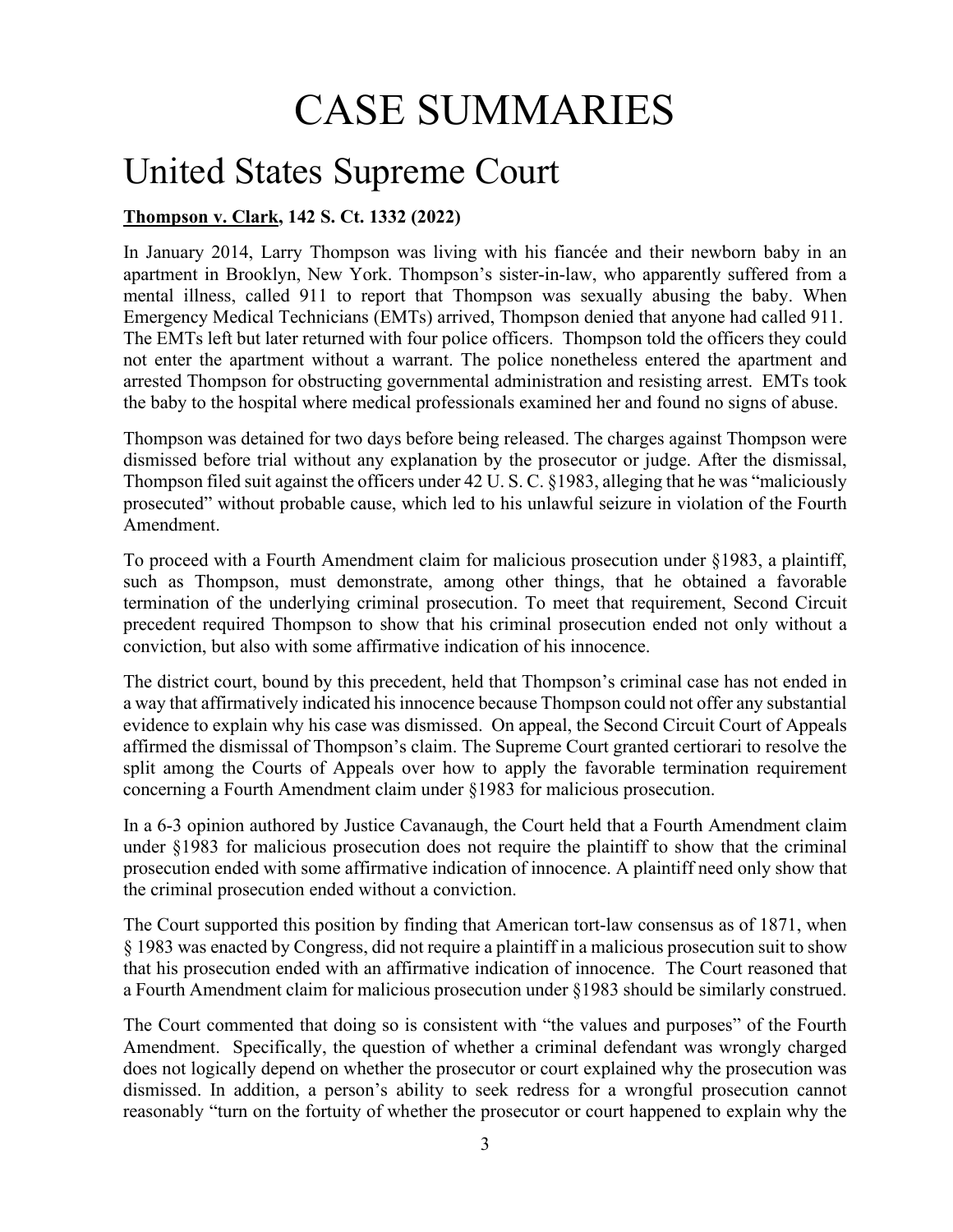charges were dismissed." Finally, requiring a plaintiff to show that his prosecution ended with an affirmative indication of innocence is not necessary to protect officers from unwarranted civil suits as officers are still protected by the requirement that the plaintiff show the absence of probable cause and by qualified immunity.

In this case, the Court held that Thompson satisfied the requirement that his criminal prosecution ended without a conviction, and the lower courts erred by requiring some affirmative indication of his innocence. As a result, the court reversed the judgment of the Second Circuit Court of Appeals and remanded the case.

In conclusion, the Court specifically noted that it expressed no view on additional questions that may be relevant on remand, including whether Thompson was ever seized as a result of the alleged malicious prosecution, whether he was charged without probable cause, and whether the officers are entitled to qualified immunity. On remand, the Second Circuit or the District Court, as appropriate, may consider those and other pertinent questions.

For the Court's opinion: https://www.supremecourt.gov/opinions/21pdf/20-659 3ea4.pdf \*\*\*\*\*

# Circuit Courts of Appeals

## <span id="page-3-0"></span>**Seventh Circuit**

### <span id="page-3-1"></span>**United States v. Swinney, 28 F.4th 864 (7th Cir. 2022)**

Around 9:30 a.m. on November 19, 2018, an anonymous woman called 911 to report that she had just seen a man on the street take a silver handgun out of his pocket. The woman described that man as wearing blue jeans, white gym shoes, a black skullcap, and a black coat with fur around the collar. The woman explained that she was watching the man and that he was walking towards AIDA liquor store with his hand in his right coat pocket where the gun was located.

As the 911 operator asked follow-up questions, the woman became more animated and stated that the man just walked into a liquor store. The call, which was recorded, lasted around ninety seconds, and the caller's cell phone number was captured by the 911 system. The dispatcher then notified officers that a male wearing "a black skull cap" and "black coat with fur just pulled a large gun from his pocket" and "just walked into the AIDA liquor store."

A few minutes after the radio dispatch, several officers responded to the call and entered the liquor store. The officers saw a man, later identified as Tyshawn Swinney, waiting in line at the front register. Swinney was wearing a black coat with a fur-trimmed hood, a black skullcap, blue jeans, and white sneakers. The officers requested Swinney step out of line, patted him down, and found a loaded .45-caliber semiautomatic pistol in Swinney's right coat pocket. Swinney was arrested for possessing a firearm in a place that is licensed to sell alcohol, a violation of Illinois law. The government subsequently charged Swinney with possession of a firearm by a felon.

Swinney filed a motion to suppress the gun as the fruit of an illegal search, arguing that the police did not have reasonable suspicion to conduct a Terry stop because the anonymous tip did not reliably report that Swinney had committed or was committing a crime. The district court denied Swinney's motion, finding that there was enough reliable information to establish reasonable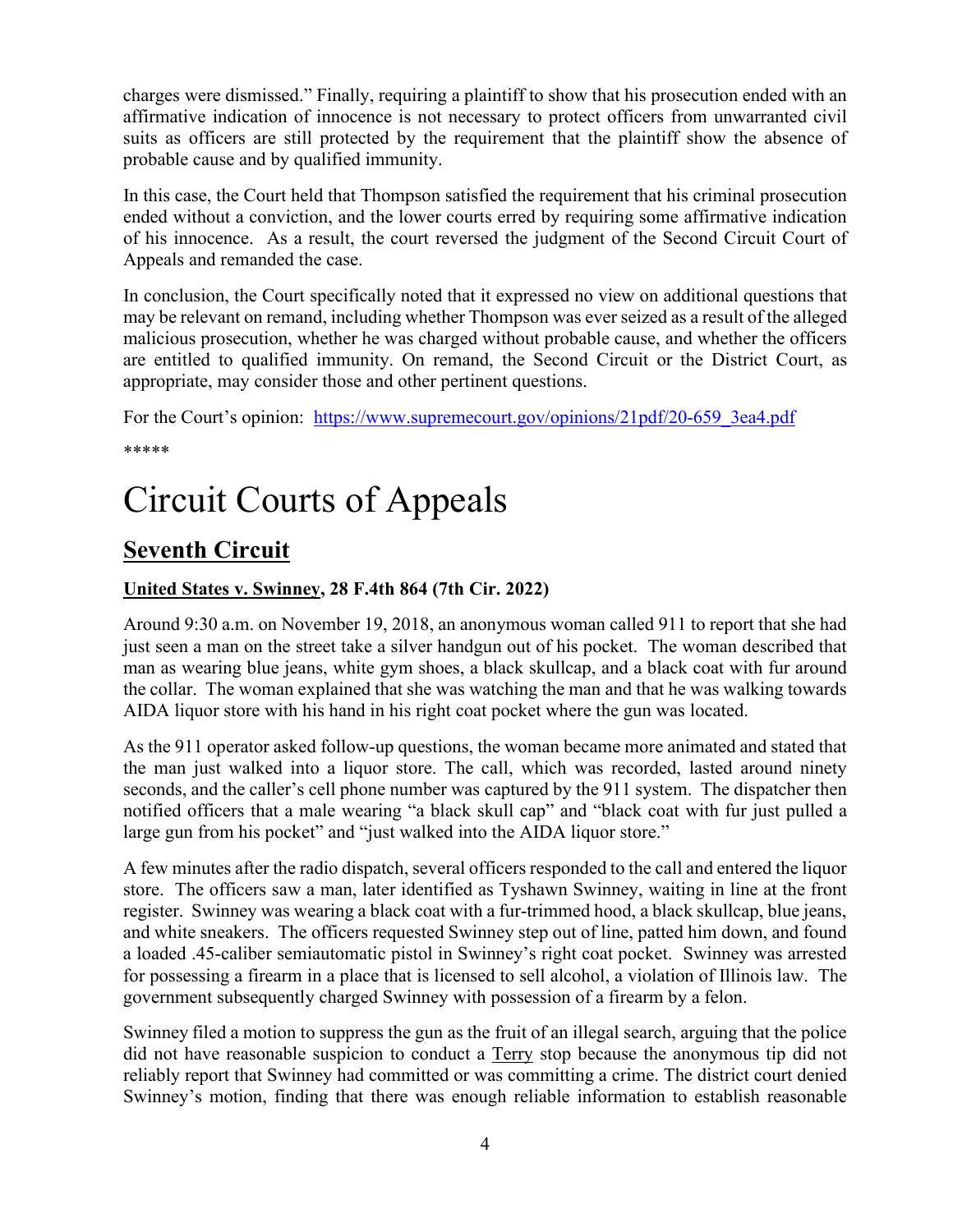suspicion that Swinney was carrying a gun. Swinney pled guilty but preserved his right to appeal the denial of his suppression motion.

Police officers may detain a suspect for a brief investigatory stop if they have a "reasonable suspicion based on articulable facts that a crime is about to be or has been committed." Usually, anonymous tips alone "are not reliable enough to establish reasonable suspicion" because they "seldom demonstrate the informant's basis of knowledge or veracity." However, in Navarette v. [California,](https://supreme.justia.com/cases/federal/us/572/393/) the Supreme Court "identified three factors that make an anonymous tip reliable enough to create reasonable suspicion: the tipster (1) asserts eyewitness knowledge of the reported event; (2) reports contemporaneously with the event; and (3) uses the 911 emergency system, which permits call tracing."

Although not all the information from the anonymous call was relayed to the officers, the Seventh Circuit Court of Appeals held that the dispatcher's description of Swinney's clothing—his 'black skullcap" and "black coat with fur"—was sufficiently detailed for the officers to be able to identify him. In addition, while the officers were not able to listen to the caller's play-by-play account of Swinney's movements, the dispatcher still relayed the immediacy of the caller's account; the officers knew that the man "*just* pulled a large gun out of his pocket" and "*just* walked into the AIDA liquor store." The court concluded this language indicated that the caller had observed these actions as they were happening—she both had "eyewitness knowledge of the reported event" and "reported contemporaneously with the event." Finally, the caller used the 911 emergency system and was, therefore, able to be tracked down, fulfilling the Supreme Court's third and final factor indicating reliability. Based on these facts, the court held that the anonymous call provided enough information to establish reasonable suspicion that Swinney was carrying a firearm in a liquor store, a violation of Illinois law.

For the court's opinion: [https://cases.justia.com/federal/appellate-courts/ca7/21-1006/21-1006-](https://cases.justia.com/federal/appellate-courts/ca7/21-1006/21-1006-2022-03-16.pdf?ts=1647453622) [2022-03-16.pdf?ts=1647453622](https://cases.justia.com/federal/appellate-courts/ca7/21-1006/21-1006-2022-03-16.pdf?ts=1647453622) 

\*\*\*\*\*

#### <span id="page-4-0"></span>**United States v. Ambriz-Villa, 28 F.4th 786 (7th Cir. 2022)**

Raul Ambriz-Villa drove past Illinois State Trooper John Payton on I-57, where Trooper Payton was parked in his patrol car. Trooper Payton, who is specially trained in drug interdiction, made several observations about Ambriz-Villa's car which led him to suspect potential drug trafficking activity. When Ambriz-Villa's car crossed the solid white line on the shoulder of the road, Trooper Payton executed a pretextual traffic stop. As was his custom, Trooper Payton asked Ambriz-Villa to sit in the front seat of the patrol car as a safety measure for the duration of the traffic stop. While processing a warning for the traffic violation, Trooper Payton asked Ambriz-Villa about his background and purpose for traveling. Ambriz-Villa said he owned a tire shop in Nebraska and was driving to Georgia for his nephew's birthday and that the rest of his family had flown down. When asked why he chose to drive alone, Ambriz-Villa "floundered nonresponsive," and then when asked again, stated that it was because he liked to drive. Still processing the warning, Trooper Payton asked more questions. Throughout this conversation, Ambriz-Villa's unusual responses and excessively nervous and evasive reactions raised Trooper Payton's suspicion that Ambriz-Villa was involved in criminal activity.

After processing the warning, Trooper Payton handed it to Ambriz-Villa, who then opened the door and began to exit the patrol car. When Ambriz-Villa was "halfway out the door," Trooper Payton asked, "Do you mind if I ask you a few more questions?" Ambriz-Villa agreed, and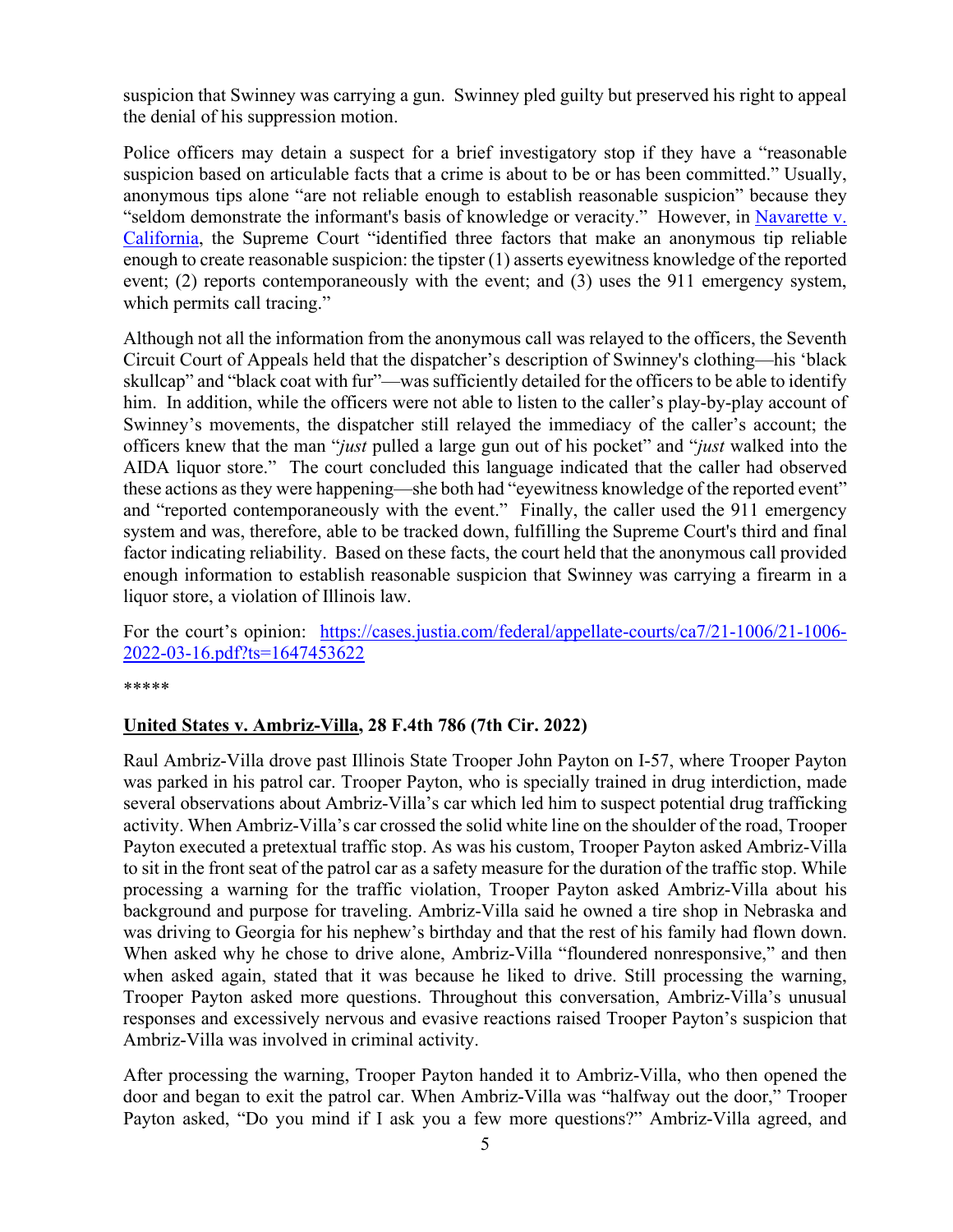Trooper Payton then asked whether he was involved in any drug activity, which Ambriz-Villa denied, and if he would consent to a search of his car. Ambriz-Villa said yes. Trooper Payton asked again "for clarification", and Ambriz-Villa again confirmed that he consented to the search of his car. The search uncovered 13 packages, roughly one kilogram each, of methamphetamine.

The government charged Ambriz-Villa with possession with intent to distribute at least 500 grams of methamphetamine. Ambriz-Villa filed a motion to suppress the drugs, which the district court denied.

On appeal, Ambriz-Villa conceded that Trooper Payton was permitted to stop him based on the traffic violation but argued that the scope and the manner of the stop was unreasonable under the Fourth Amendment because Trooper Payton asked him repetitive and persistent questions not related to the reason for the initial stop while he was in the patrol car.

The Seventh Circuit Court of Appeals disagreed. An officer may ask a person questions unrelated to the reason for the traffic stop as long as doing so does not prolong the duration of the stop. In addition, it is irrelevant if the person is in the officer's patrol car during questioning, as officers are permitted to ask individuals to sit in their patrol cars while writing citations. In this case, the court held that Trooper Payton's questioning did not prolong the duration of the traffic stop; therefore, Ambriz-Villa's Fourth Amendment rights were not violated.

Next, Ambriz-Villa argued that his consent to search was not voluntary. Ambriz-Villa claimed that when he was exiting the patrol car to return to his car with the warning violation in his possession, no reasonable person would have felt free to ignore Trooper Payton's question and simply walk away.

To evaluate voluntariness of consent to a search, the court examines the totality of the circumstances, considering the following factors: (1) the person's age, intelligence, and education; (2) whether he was advised of his constitutional rights; (3) how long he was detained before he gave his consent; (4) whether his consent was immediate, or was prompted by repeated requests by the authorities; (5) whether any physical coercion was used; and (6) whether the individual was in police custody when he gave his consent.

Here, the court concluded that, under the totality of the circumstances, Ambriz-Villa's consent was voluntarily given. First, it was undisputed that Trooper Payton had handed Ambriz-Villa the warning ticket and that Ambriz-Villa was exiting the police car at the time the consent to search was sought. Second, the stop occurred on a public highway during the day. Third, Trooper Payton showed no weapons nor used any physical force. Finally, Trooper Payton's language and tone were limited to a series of targeted questions and confirmed whether a search would be allowed.

For the court's opinion: [https://cases.justia.com/federal/appellate-courts/ca7/21-1362/21-1362-](https://cases.justia.com/federal/appellate-courts/ca7/21-1362/21-1362-2022-03-14.pdf?ts=1647293420) [2022-03-14.pdf?ts=1647293420](https://cases.justia.com/federal/appellate-courts/ca7/21-1362/21-1362-2022-03-14.pdf?ts=1647293420) 

#### \*\*\*\*\*

#### <span id="page-5-0"></span>**Bayon v. Berkebile, 29 F.4th 850 (7th Cir. 2022)**

On the morning of December 24, 2017, Alhadji Bayon attempted to rob a gas station in Indianapolis, Indiana. He fled the scene in a white SUV. Numerous police officers learned of the attempted robbery over their police radios and gave chase. Bayon refused to stop and, consequently, a high-speed pursuit through residential areas ensued. To end this dangerous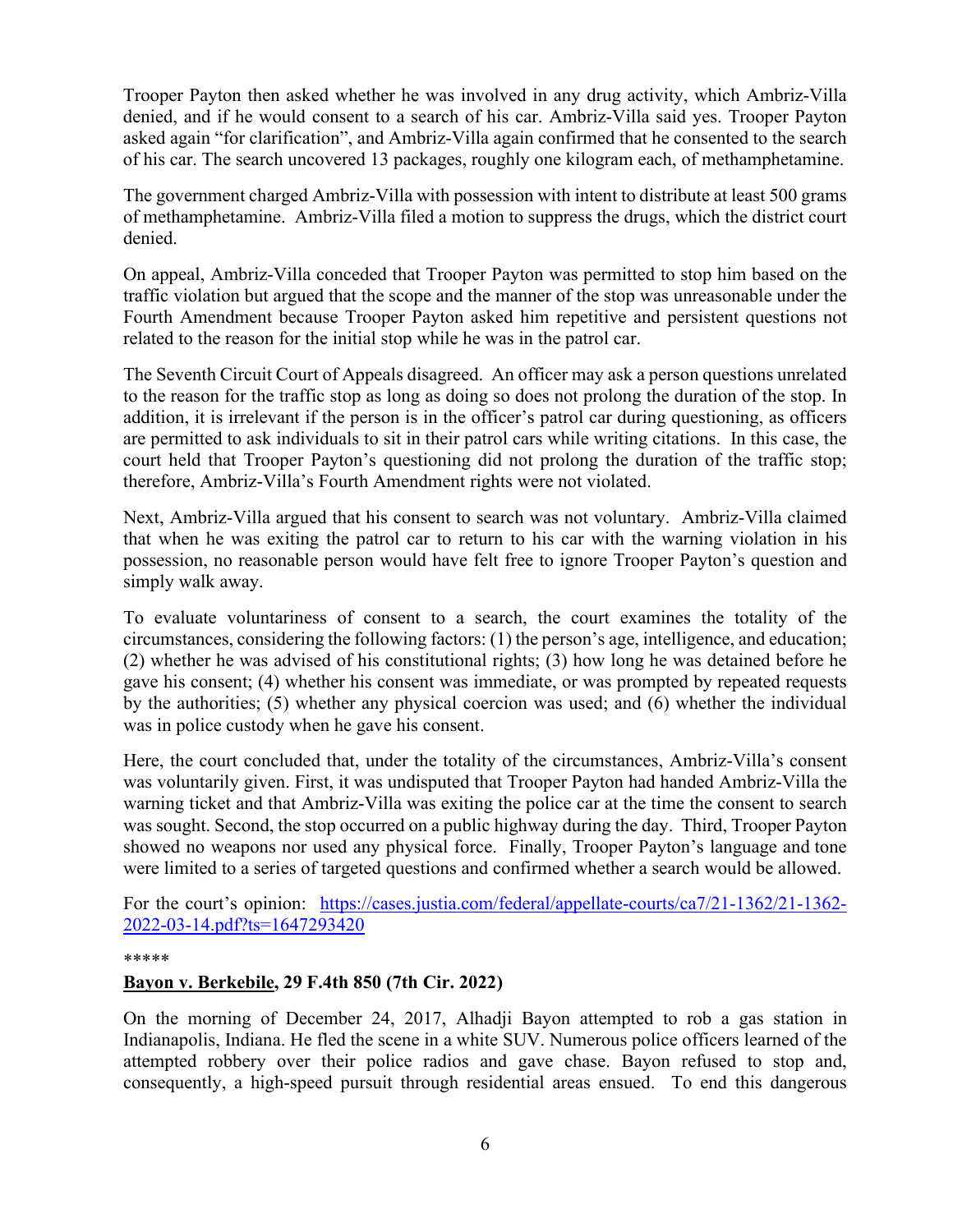situation, one of the pursuing officers executed a maneuver with his car that resulted in Bayon's SUV spinning and crashing into a tree in the front yard of a home.

Using a loudspeaker, one of the officers ordered Bayon to exit the SUV multiple times. However, it took Bayon several minutes to exit the vehicle. During this time, the officers had a clear view of the driver-side door, but because the door had been damaged in the crash and the airbags had deployed, the officers could not see inside the SUV. When Bayon exited the SUV, officers shot him. Bayon survived and subsequently sued the officers, alleging that the shooting was unreasonable and violated the Fourth Amendment.

Bayon testified in his deposition that he was dazed from hitting his head during the collision. In addition, Bayon claimed the damage from the crash made it difficult for him to open the door of the SUV, but he was eventually able to force it open and exit the vehicle. Once outside the SUV, Bayon claimed that he saw ten to fifteen police officers and heard two conflicting commands: to put his hands up and to show identification. Bayon testified that after he reached toward his back right pants pocket for his wallet, the officers shot him three times. Bayon then fell face-first to the ground. According to Bayon, the officers approached him and rolled him over. Bayon stated that once he was rolled over, one of the officers said, "Oh, my God, he doesn't have a weapon."

The officers presented a different version of the events. The officers testified that it took Bayon approximately five minutes to exit the SUV after being given multiple orders to do so. During this time, one of the officers observed the SUV rocking back and forth and thought that Bayon could be "digging around" for something in the vehicle.

After Bayon finally exited the vehicle, the officers stated that they saw him take several aggressive steps towards them and they also saw him reach for something in or near his waistband, not his back pocket. One of the officers testified that she saw Bayon reach down and lift up his t-shirt where she saw a black, hard object with a ribbed handle that she thought it was a gun. Another officer testified that he saw Bayon lift his shirt and reach for a black object in the waistband of his pants and that he heard other officers yell "gun" before shots were fired.

After rolling Bayon over while he was on the ground, one of the officers pulled "a car jack handle, about 2 feet long" out of his pant leg. Finally, when asked by an officer why he did it, Bayon told the officers that he "wanted to die." In his deposition, Bayon stated that he did not recall making that statement.

The district court denied the officers qualified immunity. The court commented that whether a defendant officer is entitled to qualified immunity involves two questions: (1) whether the facts, taken in the light most favorable to the plaintiff (Bayon) make out a violation of a constitutional right, and (2) whether that constitutional right was clearly established at the time of the alleged violation.

In this case, the district court found that taking the facts in the light most favorable to Bayon, as it was required to do, there were genuine issues of material fact concerning the incident that needed to be decided by a jury. Specifically, the district court concluded that if a reasonable jury credited Bayon's version, it could find that, when the officers shot Bayon, he was subdued and complying with the officers' orders. Consequently, if he was complying with the officers' orders at the time of the shooting, then the jury would be obligated to find that the officers employed an unreasonable use of force. The officers appealed.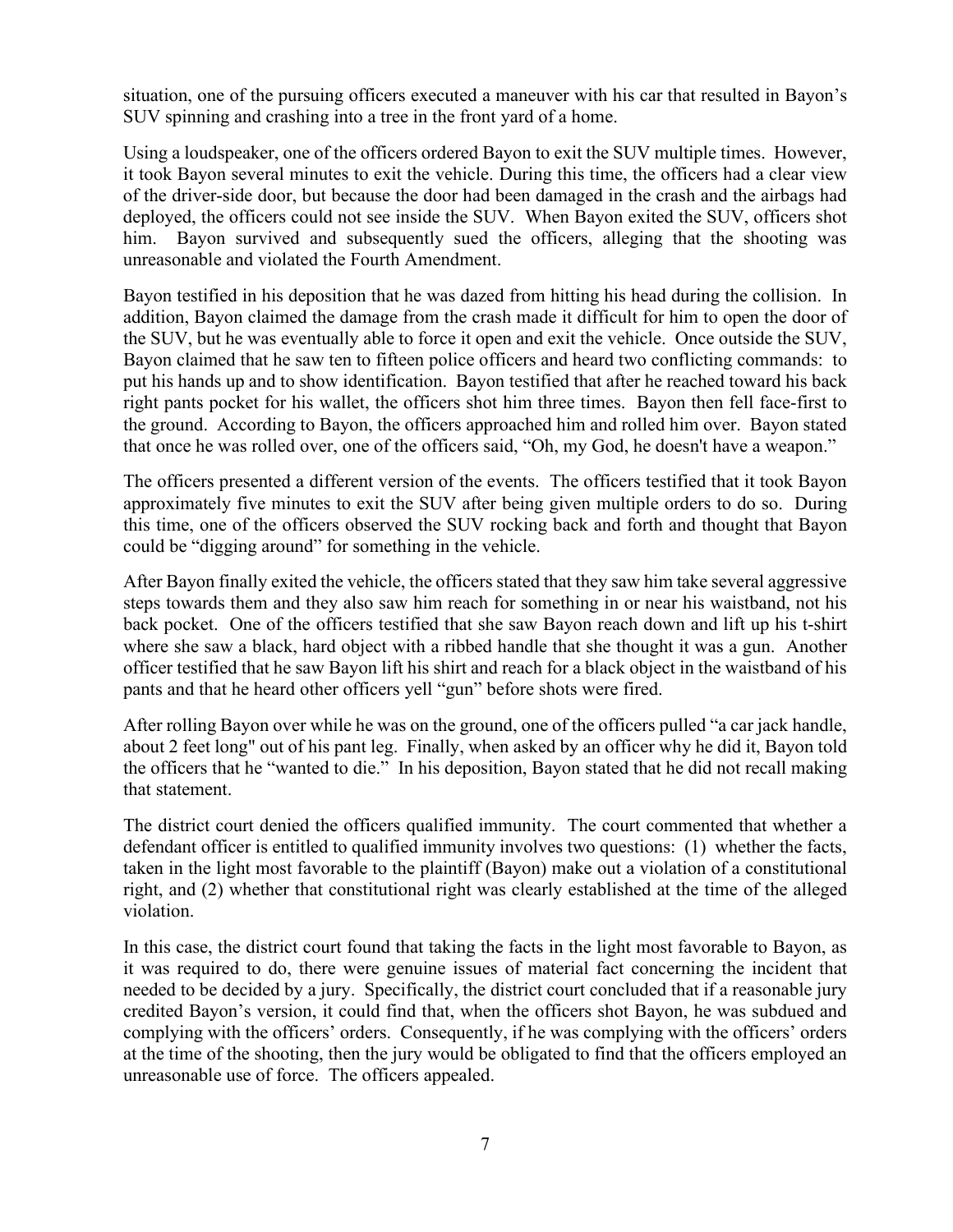The Seventh Circuit Court of Appeals affirmed the district court's denial of qualified immunity for the officers. The court noted the officers argued they were entitled to qualified immunity based on their version of the facts, not on the facts taken in the light most favorable to Bayon. The court found that the problem with this argument was that the facts offered by the officers and their characterization of those facts conflicted with Bayon's account of the incident. In this case, both parties disagreed as to what exactly happened after Bayon exited the SUV and prior to the gunshots being fired. For example, did Bayon pose a threat to a reasonable officer after he exited his vehicle? How immediate was the threat? Did he continue to resist arrest? The court held that there were factual disputes to be addressed concerning the objective reasonableness of the force used to arrest Bayon; as such, a trial is required before a determination can be made as to whether the officers are entitled to qualified immunity.

For the court's opinion: [https://cases.justia.com/federal/appellate-courts/ca7/21-1125/21-1125-](https://cases.justia.com/federal/appellate-courts/ca7/21-1125/21-1125-2022-03-28.pdf?ts=1648490419) [2022-03-28.pdf?ts=1648490419](https://cases.justia.com/federal/appellate-courts/ca7/21-1125/21-1125-2022-03-28.pdf?ts=1648490419) 

\*\*\*\*\*

## <span id="page-7-0"></span>**Eighth Circuit**

#### <span id="page-7-1"></span>**Williams v. City of Burlington, 27 F.4th 1346 (8th Cir. 2022)**

Officers Chris Chiprez and Joshua Riffel stopped Marquis Jones on the afternoon of October 1, 2017, for playing music too loudly while driving in a residential neighborhood. Jones got out of his car and ran from the traffic stop. Officer Chiprez pursued on foot while Officer Riffel intercepted Jones with the patrol car. Officer Riffel got out and tackled Jones in the street. Officer Riffel saw that Jones had a handgun. At this point, Officer Riffel shoved Jones away and shouted, "He's got a gun, Chip!" Officer Chiprez, arriving on foot, saw Officer Riffel retreating.

Jones continued running, up a hill, away from the officers. Officer Chiprez yelled "Drop it!" Seconds later, he fired seven shots, missing Jones. Jones ran through a gate into a fenced-in yard, where he got down on the ground. Officer Chiprez approached the yard, yelled "stop," and shot Jones in the chest, killing him.

It was undisputed that, near where Officer Chiprez ordered him to drop the gun, Jones dropped it. However, Officer Chiprez claimed that he mistakenly believed Jones was still armed when he shot and killed him, and that he reasonably believed Jones was in a "firing position" at the time.

Jones's estate (Plaintiff) sued Officer Chiprez alleging that he used excessive force, in violation of the Fourth Amendment, against Jones. The Plaintiff claimed that Officer Chiprez knew or should have known that Jones was unarmed when he shot him. The Plaintiff refuted Officer Chiprez's account of the shooting by presenting autopsy results, body camera footage, and inconsistent police reports of the incident. This evidence supported the Plaintiff's claim that Officer Chiprez saw Jones drop the gun, and that he could not have reasonably believed that Jones was in a shooting position.

Officer Chiprez filed a motion for summary judgment based on qualified immunity. The district court held that Officer Chiprez was not entitled to qualified immunity based on two genuine disputes of material fact that needed to be resolved by the jury: (1) whether Officer Chiprez saw Jones drop the gun when he ordered him to do so; and (2) whether Officer Chiprez was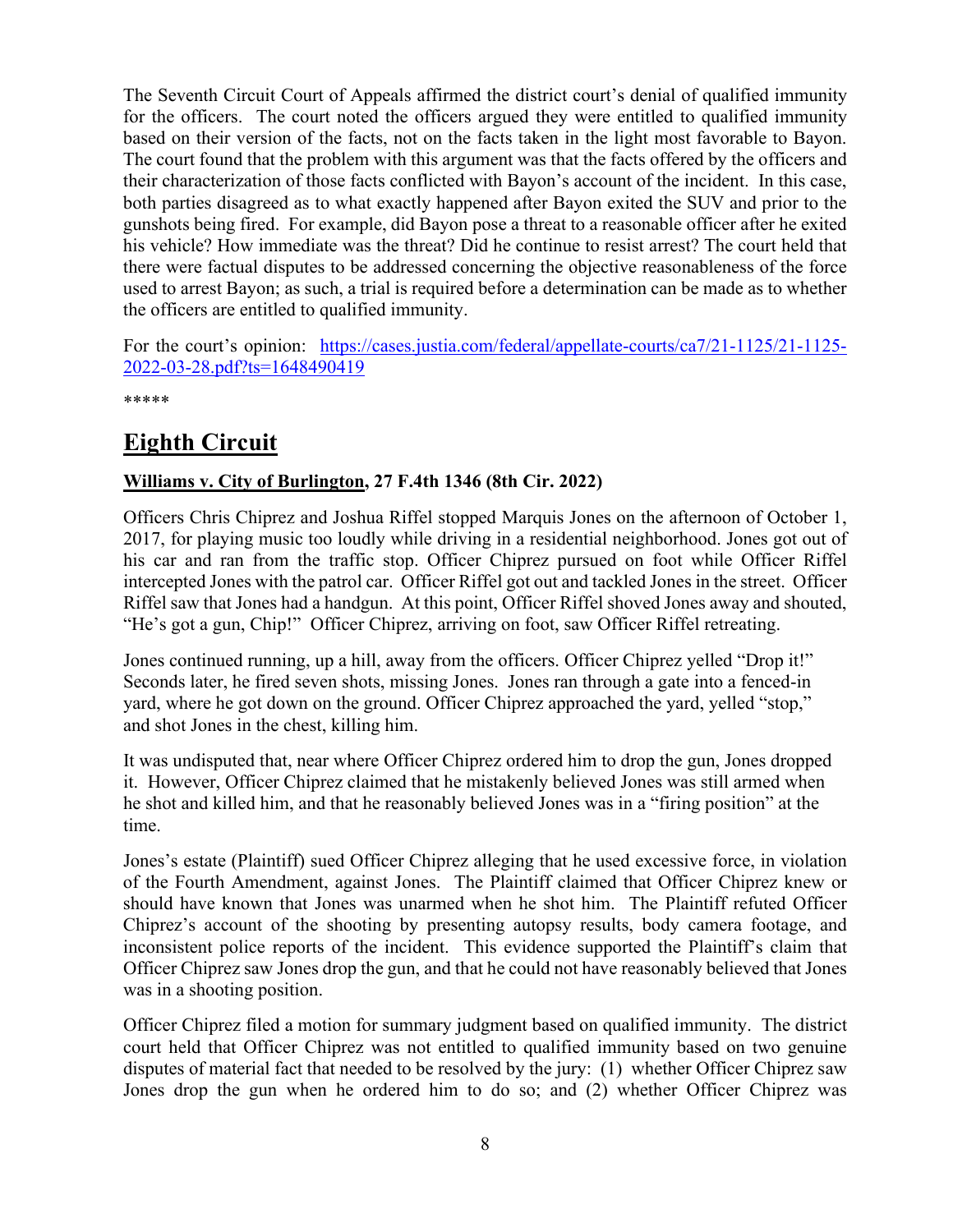unreasonable in believing Jones was taking a firing position rather than surrendering. Officer Chiprez appealed.

The Eight Circuit Court of Appeals agreed with the district court and affirmed the denial of qualified immunity. When analyzing a claim of qualified immunity, "courts may not resolve genuine disputes of fact in favor of the party seeking summary judgment," in this case, Officer Chiprez. Instead, a court "must construe the facts in the light most favorable to [the non-moving party, in this case, the Plaintiff] to determine whether a constitutional violation occurred and whether any violation of a constitutional right was clearly established.

In this case, the Eighth Circuit Court of Appeals noted that in one frame of the body-camera footage, Officer Chiprez appeared to look directly at the items dropped by Jones—including the gun—while running after him. In addition, the autopsy results and re-creations of the scene supported the Plaintiff's claim that Jones was nearly prone on the ground when he was fatally shot, rather than in the upright "firing position" as alleged by Officer Chiprez. The court held that this evidence presented by the Plaintiff, if credited by the jury, would support a finding that Officer Chiprez used excessive force against Jones. The court added that, if the jury believed that Officer Chiprez used excessive force against Jones, it was clearly established in 2017 that the use of deadly force against a fleeing suspect who does not pose a significant threat of death or serious physical injury to the officers or others is unlawful.

For the court's opinion: [https://cases.justia.com/federal/appellate-courts/ca8/21-1450/21-1450-](https://cases.justia.com/federal/appellate-courts/ca8/21-1450/21-1450-2022-03-09.pdf?ts=1646843451) [2022-03-09.pdf?ts=1646843451](https://cases.justia.com/federal/appellate-courts/ca8/21-1450/21-1450-2022-03-09.pdf?ts=1646843451) 

\*\*\*\*\*

## <span id="page-8-0"></span>**Eleventh Circuit**

#### <span id="page-8-1"></span>**United States v. Sanchez, 30 F.4th 1063 (11th Cir. 2022)**

Police officers obtained a warrant to seize Romeo Sanchez's cell phone (Phone 1) and then search it for evidence related to a child pornography investigation. When the officers arrived at Sanchez's house, he came out to the driveway to speak to them. Sanchez told the officers that he lived at the house with his parents. The officers showed Sanchez a copy of the search warrant for Phone 1 and told him they were there to seize the phone. Sanchez told the officers, "I'm fine giving you my phone."

While Sanchez was speaking with the detectives, his parents returned home. Sergeant Kaye approached them and told them that their son was being questioned as part of an investigation. Later, they came over to where the detectives were speaking with Sanchez. At that point, Sanchez and the other officers were discussing the warrant for seizing the phone, and Sergeant Kaye proposed that Sanchez's parents retrieve the phone. Sanchez said that his parents knew where the phone was located and said it was in his room.

Sergeant Kaye later testified that Sanchez's mother agreed to get the phone from the house, and he went in with her to get it. Sergeant Kaye did not recall whether her consent was verbal or nonverbal, but he testified that he would not have entered the house without her permission and the district court found his testimony credible.

Sergeant Kaye testified that he accompanied Sanchez's mother to get the phone "for safety purposes and to ensure that the phone was not tampered with." She led him to an unlocked